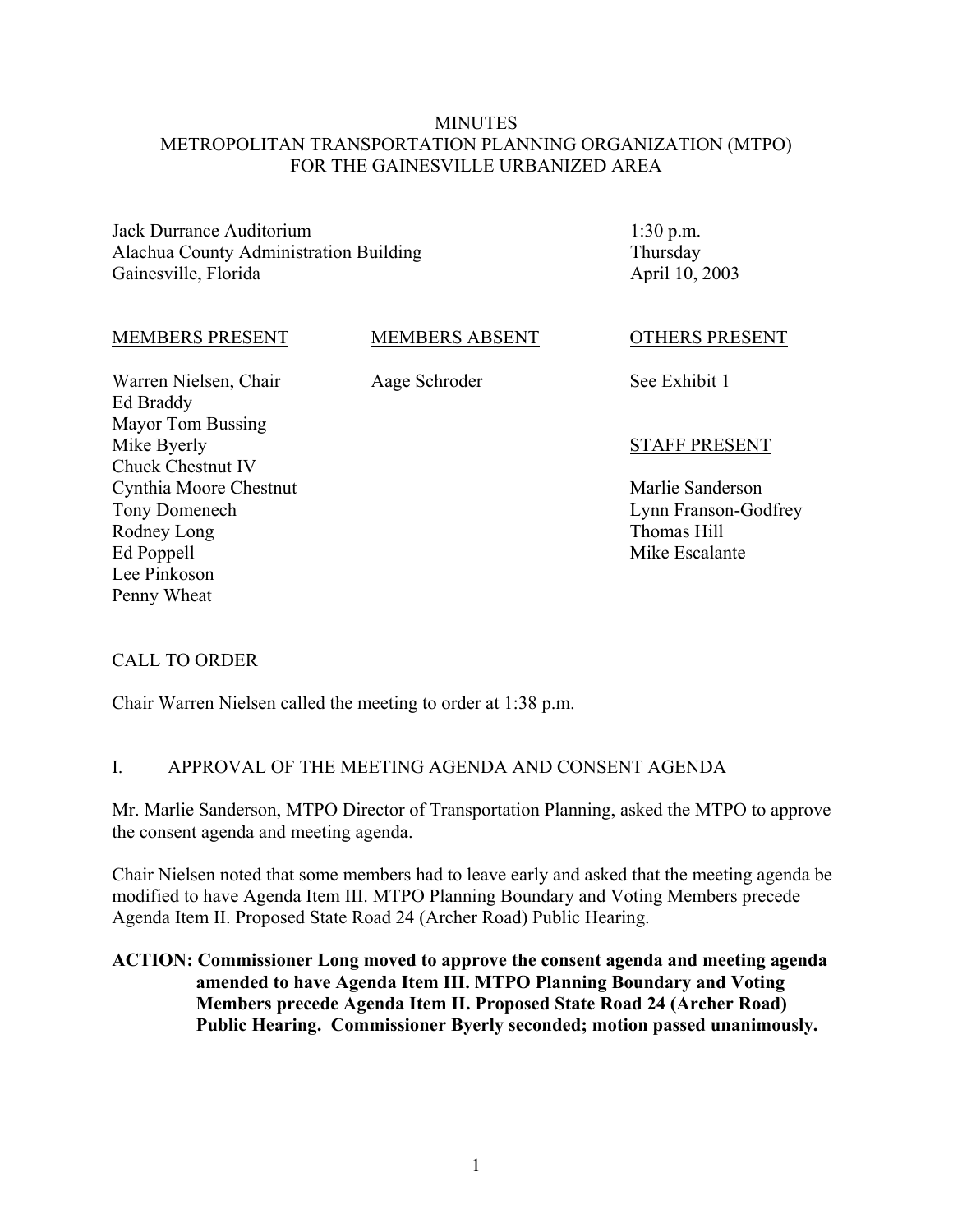## III. MTPO PLANNING BOUNDARY AND VOTING MEMBERS

Mr. Sanderson stated that the Governor has requested that the Florida Department of Transportation (FDOT) consult with representatives of newly designated urbanized areas and existing MPOs prior to requesting boundary maps and membership apportionment plans. He said that FDOT District 2 staff would like to have the Gainesville MTPO decision regarding extending the MTPO boundary countywide reflected in its recommendation to the Governor. He discussed the *Planning Area Boundary and Voting Membership Report* and answered questions.

Mr. Dave Wagner, MTPO Attorney, discussed MTPO membership issues and answered questions.

# **ACTION: Commissioner Long moved to direct the MTPO Attorney to seek an opinion from the State Attorney General regarding the eligibility of voting membership by the University of Florida on the MTPO. Commissioner Pinkoson seconded; motion passed unanimously.**

The following persons discussed this agenda item:

Roberta Hodges Roberta Lopez Wayne Bowers

## **ACTION: Mayor Bussing moved that the MTPO maintain the Gainesville Metropolitan Area as its planning area. Commissioner Byerly seconded.**

# **1ST SUBSTITUTE ACTION:**

**Commissioner Long moved to have the MTPO become a countywide organization. Commissioner Pinkoson seconded; Chair Nielsen requested a rollcall vote:**

|                                 |                | <b>County</b>  |
|---------------------------------|----------------|----------------|
| <b>Commissioner Byerly</b>      |                | N <sub>0</sub> |
| <b>Commissioner Chestnut IV</b> | N <sub>0</sub> |                |
| <b>Commissioner Chestnut</b>    |                | Yes            |
| <b>Commissioner Domenech</b>    | N <sub>0</sub> |                |
| <b>Commissioner Long</b>        |                | Yes            |
| <b>Commissioner Pinkoson</b>    |                | <b>Yes</b>     |
| <b>Commissioner Wheat</b>       |                | $\bf No$       |
| <b>Commissioner Braddy</b>      | No.            |                |
| <b>Mayor Bussing</b>            | N <sub>0</sub> |                |
| <b>Commissioner Nielsen</b>     | No             |                |

**Motion failed due to a lack of a majority of the City Commission.**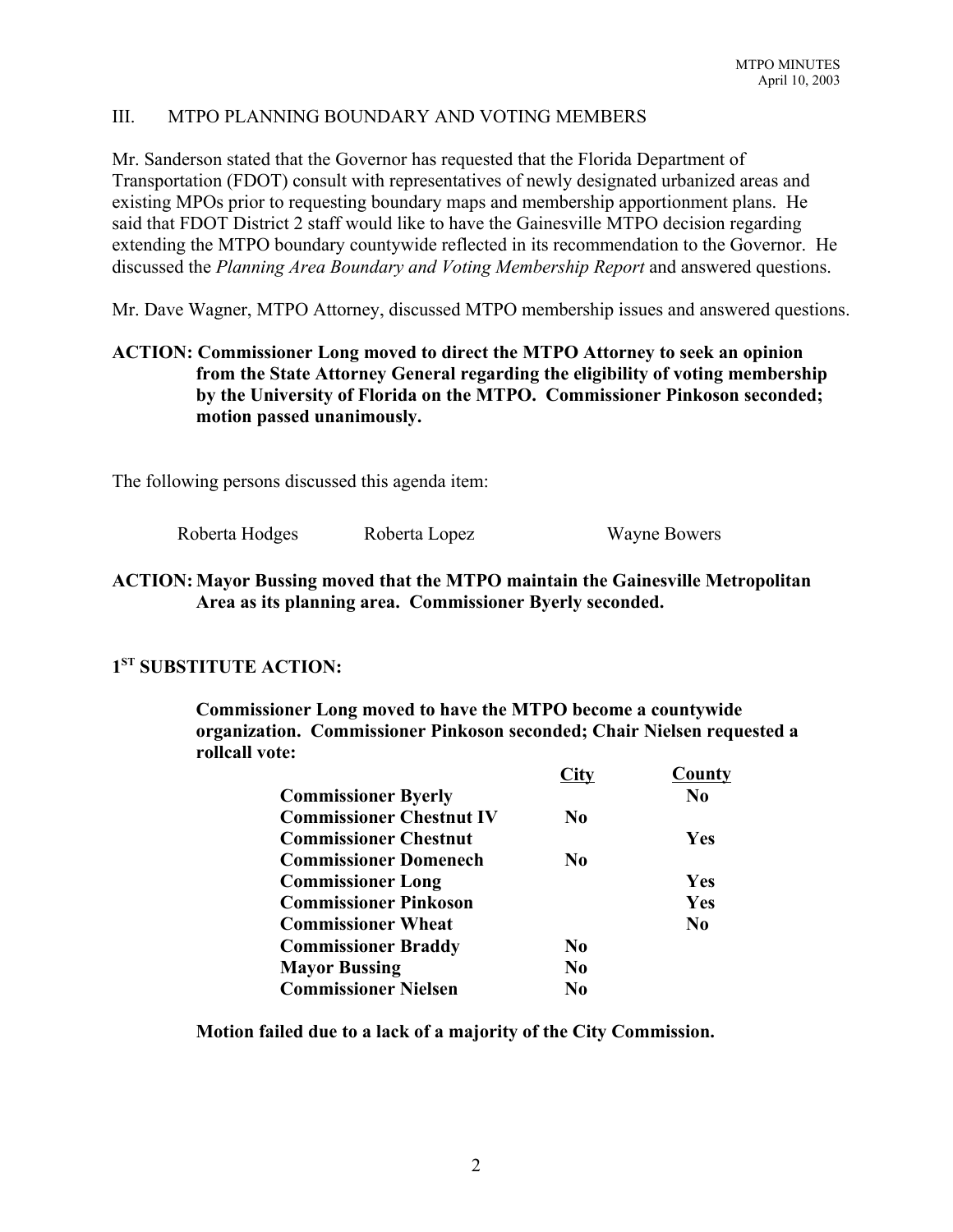### **ORIGINAL ACTION RESTATED:**

**Mayor Bussing moved that the MTPO maintain the Gainesville Metropolitan Area as its planning area. Commissioner Byerly seconded.** 

**AMENDMENT # 1: Commissioner Wheat moved to amend the motion to have the MTPO maintain the Gainesville Metropolitan Area as its planning area and add a nonvoting rural advisory member to the MTPO as shown in Alternative 2. Mayor Bussing seconded.**

## **2ND SUBSTITUTE ACTION:**

**Commissioner Long moved to:**

- **1. have the MTPO consist of four City representatives, three County representatives and three Alachua County League of Cities representatives requiring a majority vote of each group to approve motions; and**
- **2. add the University of Florida as voting member if the State Attorney General determines that the University may be a voting member.**

**Commissioner Pinkoson seconded. Commissioner Pinkoson requested that the action be divided.**

# **DIVIDED 2ND SUBSTITUTE ACTION- PART 1:**

**Commissioner Long moved to have the MTPO consist of four City representatives, three County representatives and three Alachua County League of Cities representatives requiring a majority vote of each group to approve motions. Commissioner Pinkoson seconded. Chair Nielsen requested a rollcall vote:**

|                                 | City           | County         |
|---------------------------------|----------------|----------------|
| <b>Commissioner Chestnut IV</b> | $\bf No$       |                |
| <b>Commissioner Chestnut</b>    |                | Yes            |
| <b>Commissioner Domenech</b>    | N <sub>0</sub> |                |
| <b>Commissioner Long</b>        |                | Yes            |
| <b>Commissioner Pinkoson</b>    |                | Yes            |
| <b>Commissioner Wheat</b>       |                | N <sub>0</sub> |
| <b>Commissioner Braddy</b>      | N <sub>0</sub> |                |
| <b>Mayor Bussing</b>            | N <sub>0</sub> |                |
| <b>Commissioner Byerly</b>      |                | No             |
| <b>Commissioner Nielsen</b>     | No             |                |

**Motion failed due to a lack of a majority of the City Commission.**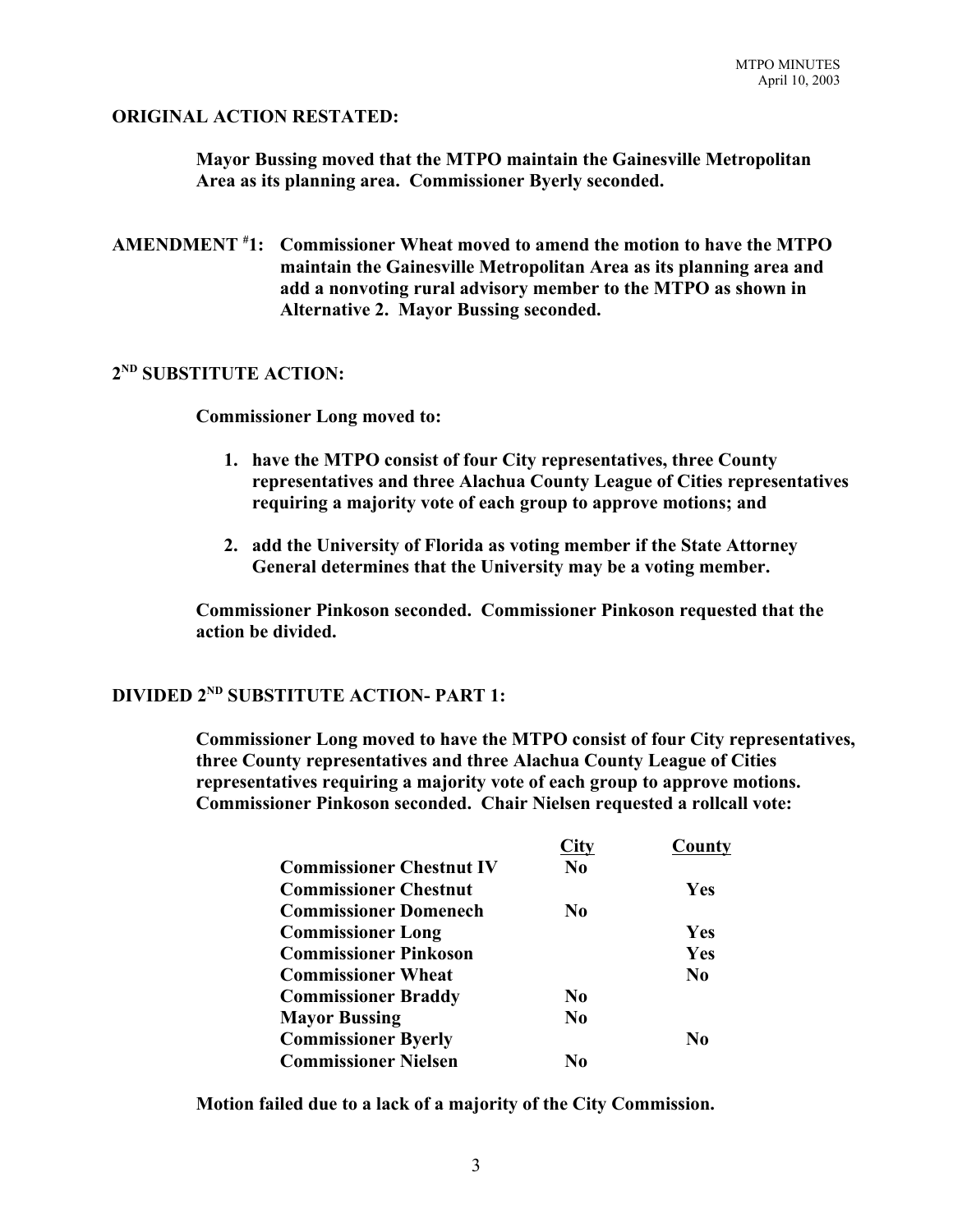# **DIVIDED 2ND SUBSTITUTE ACTION- PART 2:**

**Commissioner Long moved to add the University of Florida as voting member if the State Attorney General determines that the University may be a voting member. Chair Nielsen requested a rollcall vote:**

|                                 | City           | County         |
|---------------------------------|----------------|----------------|
| <b>Commissioner Chestnut</b>    |                | Yes            |
| <b>Commissioner Domenech</b>    | Yes            |                |
| <b>Commissioner Long</b>        |                | Yes            |
| <b>Commissioner Pinkoson</b>    |                | Yes            |
| <b>Commissioner Wheat</b>       |                | N <sub>0</sub> |
| <b>Commissioner Braddy</b>      | N <sub>0</sub> |                |
| <b>Mayor Bussing</b>            | N <sub>0</sub> |                |
| <b>Commissioner Byerly</b>      |                | No             |
| <b>Commissioner Chestnut IV</b> | N <sub>0</sub> |                |
| <b>Commissioner Nielsen</b>     | No             |                |

**Motion failed due to a lack of a majority of the City Commission.**

#### **AMENDMENT # 1 RESTATED:**

**Commissioner Wheat moved to amend the motion to have the MTPO maintain the Gainesville Metropolitan Area as its planning area and add a nonvoting rural advisory member to the MTPO as shown in Alternative 2. Mayor Bussing seconded.**

# **3RD SUBSTITUTE ACTION:**

**Commissioner Wheat moved to have the MTPO maintain the Gainesville Metropolitan Area as its planning area and add a nonvoting rural advisory member to the MTPO. Commissioner Byerly seconded. Commissioner Chestnut requested that the action be split.**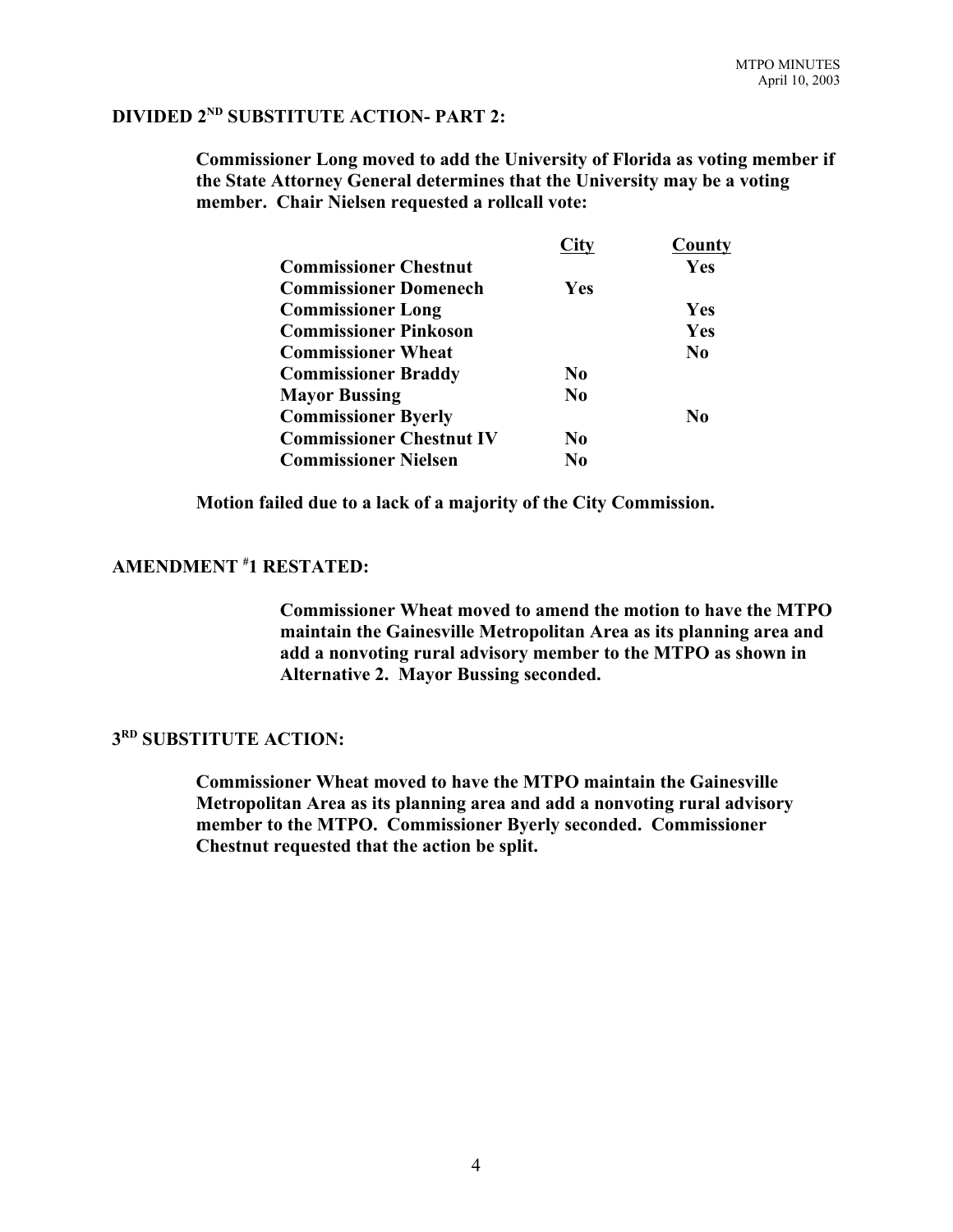# **DIVIDED 3RD SUBSTITUTE ACTION- PART 1:**

**Commissioner Wheat moved to have the MTPO maintain the Gainesville Metropolitan Area as its planning area. Commissioner Byerly seconded. Chair Nielsen requested a rollcall vote:**

|                              |            | County         |
|------------------------------|------------|----------------|
| <b>Commissioner Domenech</b> | Yes        |                |
| <b>Commissioner Long</b>     |            | N <sub>0</sub> |
| <b>Commissioner Pinkoson</b> |            | N <sub>0</sub> |
| <b>Commissioner Wheat</b>    |            | <b>Yes</b>     |
| <b>Commissioner Braddy</b>   | <b>Yes</b> |                |
| <b>Mayor Bussing</b>         | Yes        |                |
| <b>Commissioner Byerly</b>   |            | <b>Yes</b>     |
| <b>Commissioner Chestnut</b> |            | N <sub>0</sub> |
| <b>Commissioner Nielsen</b>  | Yes        |                |

**Motion failed due to a lack of a majority of the County Commission.**

# **DIVIDED 3RD SUBSTITUTE ACTION- PART 2:**

**Commissioner Wheat moved to add a nonvoting rural advisory member to the MTPO. Commissioner Byerly seconded.**

# **4TH SUBSTITUTE ACTION:**

**Commissioner Byerly moved to have the MTPO composed of four City representatives, three County representatives, one nonvoting representative from FDOT and one nonvoting representative from the University of Florida. Commissioner Chestnut seconded.**

### **AMENDED 4TH SUBSTITUTE ACTION:**

**Commissioner Byerly moved to have the MTPO composed of four City representatives, three County representatives, one nonvoting representative from FDOT, one nonvoting representative from the University of Florida and one nonvoting rural advisory member selected by the Alachua County League of Cities. Commissioner Chestnut seconded.**

**Commissioner Long moved to table discussion on this agenda item. Commissioner Pinkoson seconded; motion passed 8 to 1.**

A member of the MTPO requested that the MTPO staff research downsizing the City and County voting membership on the MTPO.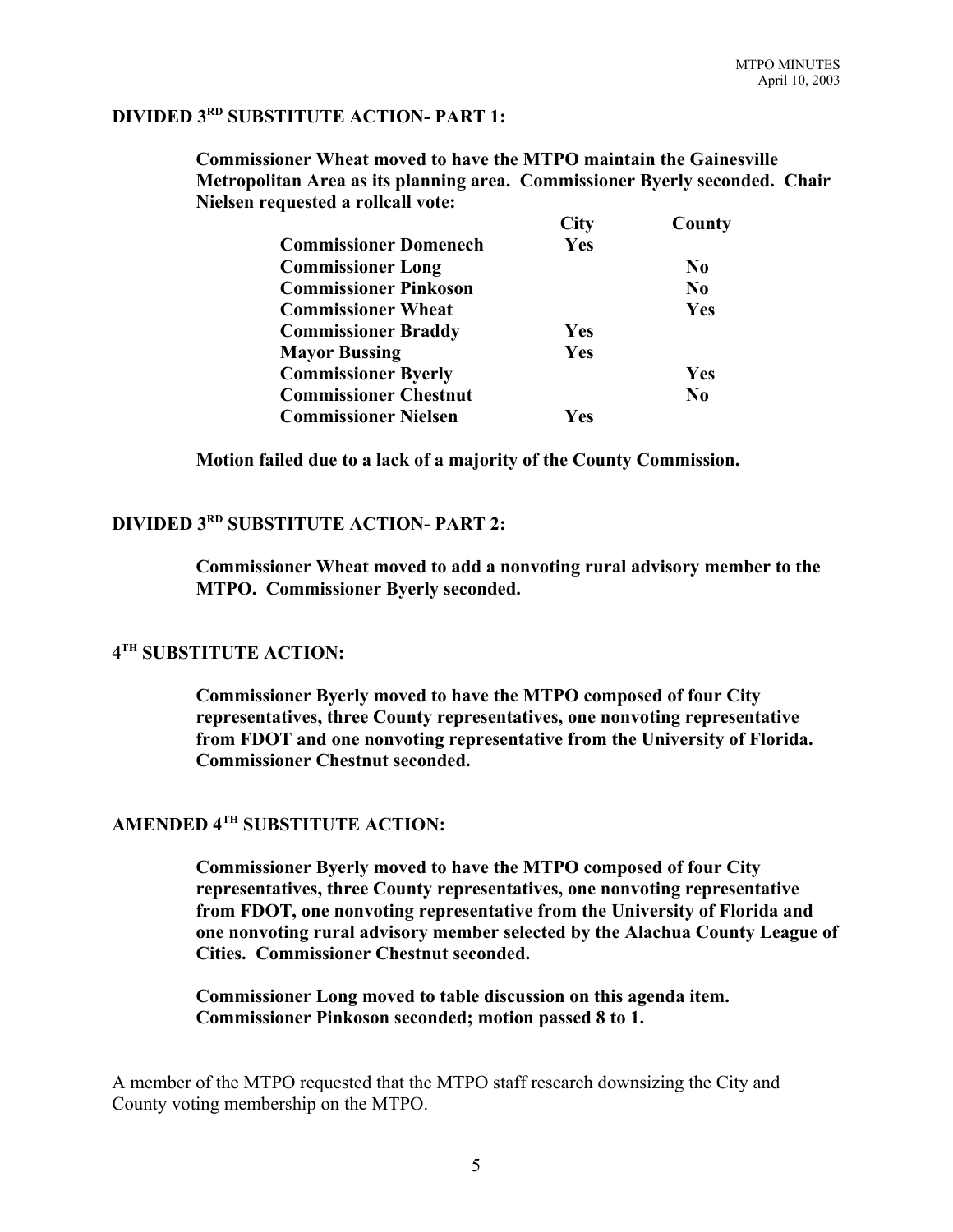A member of the MTPO stated that he had to leave and requested that Agenda Item V. Tour of Florida Cities Presentation be deferred.

## II. PROPOSED STATE ROAD 24 (ARCHER ROAD) PUBLIC HEARING

Mr. Sanderson stated that a member of the MTPO has requested that the MTPO consider amending its long range transportation plan to include the four-laning of State Road 24 (Archer Road) west of Tower Road to the MTPO's planning boundary (near SW 91<sup>st</sup> Street). He said that the MTPO is required to schedule an evening public hearing to give the public an opportunity to comment on a proposed long range transportation plan amendment. He noted that the MTPO planning area only includes the Gainesville Metropolitan Area, not all of Alachua County and that the County Commission has the planning responsibility for that portion of State Road 24 from about SW 91<sup>st</sup> Street west to the City of Archer and on to the County boundary. He discussed two possible options to:

- 1. direct staff to schedule a special evening meeting in May for this public hearing; and;
- 2. wait and address this project in the next update of the MTPO's long range transportation plan, since the MTPO will begin a two-year process later this year to update the MTPO's long range transportation plan, with the new plan being adopted by the MTPO around December 2005.

The following persons discussed this agenda item:

Roberta Hodges Roberta Lopez

## **ACTION: Commissioner Domenech moved to conduct a public hearing at its June meeting to consider four-laning Archer Road from Tower Road to the Gainesville Metropolitan Area boundary near SW 91st Street. Commissioner Pinkoson seconded; motion passed unanimously.**

A member of the MTPO requested a cost comparison between Archer Road and Newberry Road be provided to the MTPO.

### IV. YEAR 2003 CHARRETTE

Mr. Sanderson stated that, each year, the MTPO, City of Gainesville and Alachua County each contribute \$5,000 to fund charrettes approved by the MTPO. He noted that the MTPO deferred this agenda item at its previous regular meeting. He reported that there have been charrettes for the following areas: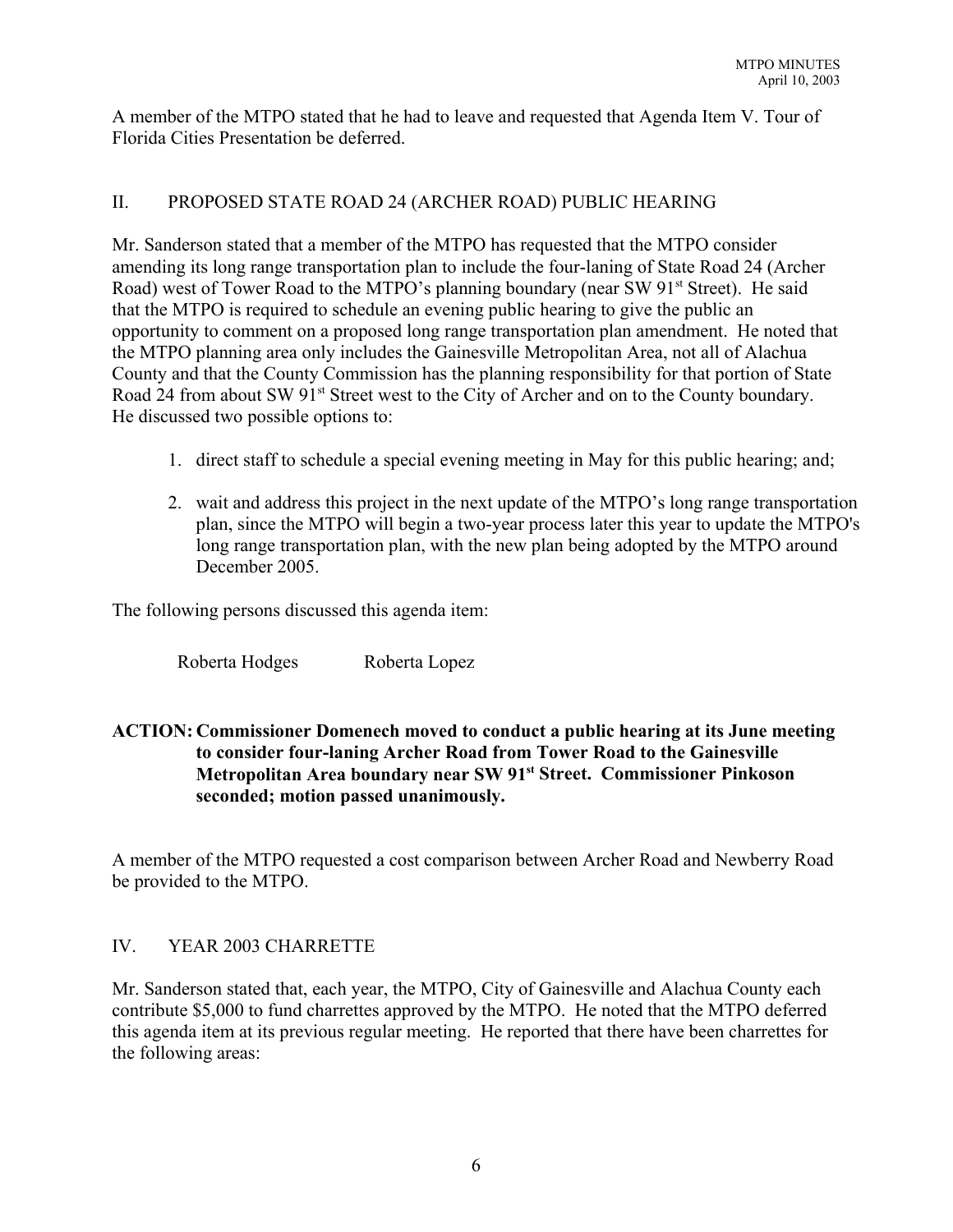| <b>CHARRETTE</b>                      | YEAR |
|---------------------------------------|------|
| SW 20 <sup>th</sup> Avenue            | 1997 |
| Tower Road/SW 24 <sup>th</sup> Avenue | 2000 |
| Plan East Gainesville                 | 2002 |
| West 6 <sup>th</sup> Street           | 2002 |

**ACTION: Commissioner Long moved to select as the next charrette the Archer Road/SW 16th Avenue area with the understanding that this charrette:**

- **1. will be coordinated with the SW 13th Street Charrette;**
- **2. will have a study area that includes SE 4th Avenue and the SW 24th Avenue extension to Archer Road because of its link to the Plan East Gainesville Bus Rapid Transit (BRT) project;**
- **3. will be scheduled after the MTPO receives its allocation from the City and County in October; and**
- **4. may include the University of Florida, Shands Hospital and the Florida Department of Transportation as funding partners.**

### **Commissioner Chestnut IV seconded; motion passed unanimously.**

Mr. Ed Poppell, University of Florida Vice President for Administration and Finance, noted that the University could provide funding prior to October to jump start the charrette, if desired.

## **It was a consensus of the MTPO to receive additional information on the charrette proposals recommended by the Bicycle/Pedestrian Advisory Board.**

# V. TOUR OF FLORIDA CITIES PRESENTATION

Chair Nielsen stated that a member of the MTPO requested that this agenda item be deferred.

# VI. CLEAN CITIES COALITION STATUS REPORT

Mr. Sanderson stated that a member of the MTPO requested a status report on the Clean Cities Coalition. He noted that the MTPO deferred this agenda item at its previous regular meeting. He said that the person reporting on this topic was no longer in attendance.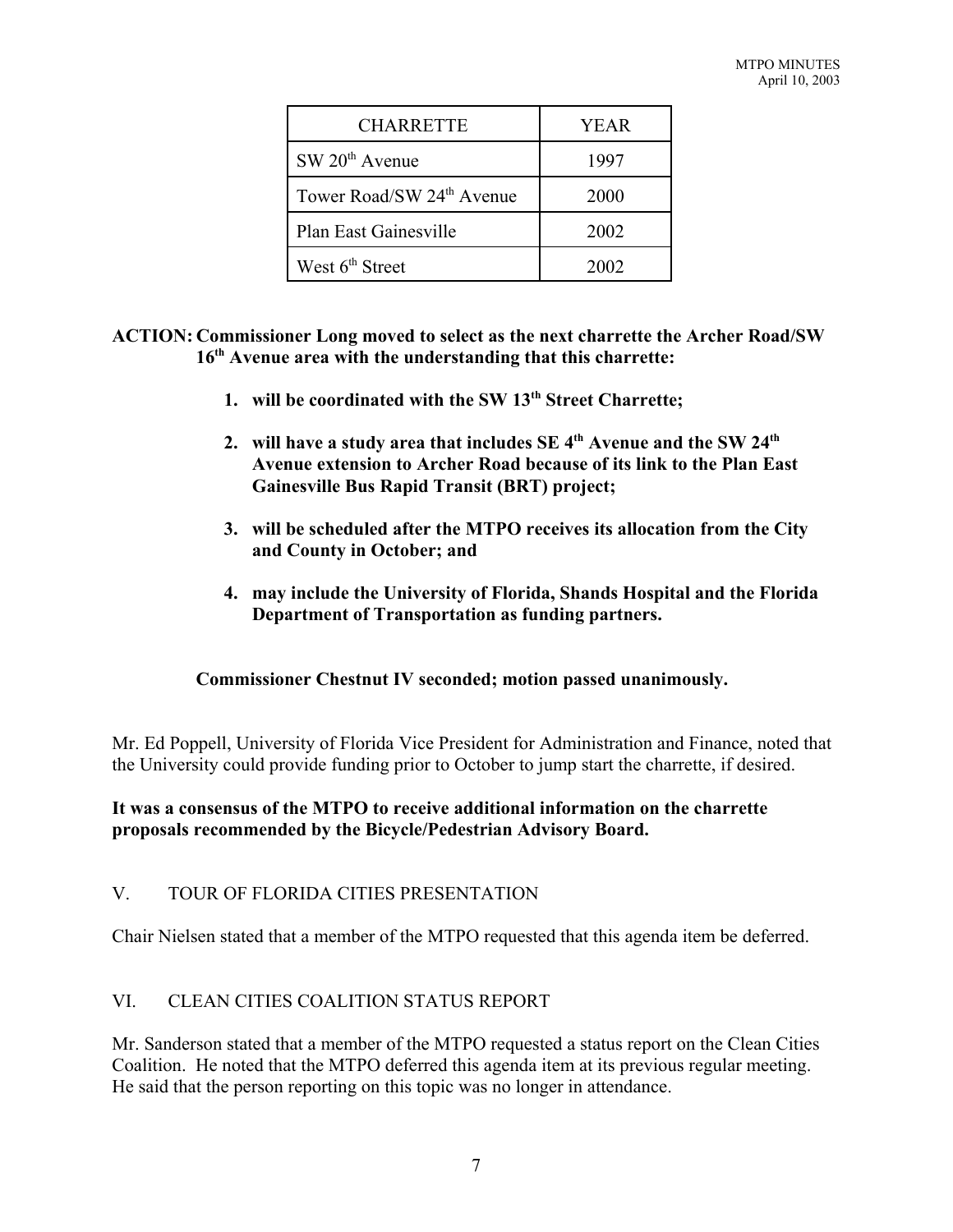A member of the MTPO noted that the Alachua County Clean Cities Coalition information contained in the meeting packet was sufficient for the status report and that it would not be necessary to reagenda this item.

## VII. NEXT MTPO MEETING

Mr. Sanderson stated that the next MTPO meeting is scheduled for June  $19<sup>th</sup>$  at 7:00 p.m. in the Jack Durrance Auditorium.

## VIII. COMMENTS

## A. MTPO MEMBER COMMENTS

There were no comments.

# B. CITIZENS COMMENTS

There were no comments.

## C. CHAIR'S REPORT

There were no comments.

### ADJOURNMENT

Chair Nielsen adjourned the meeting at 5:30 p.m.

Date Chuck Chestnut, Secretary/Treasurer

 $\mathcal{L}_\text{max}$  , and the contribution of the contribution of the contribution of the contribution of the contribution of the contribution of the contribution of the contribution of the contribution of the contribution of t